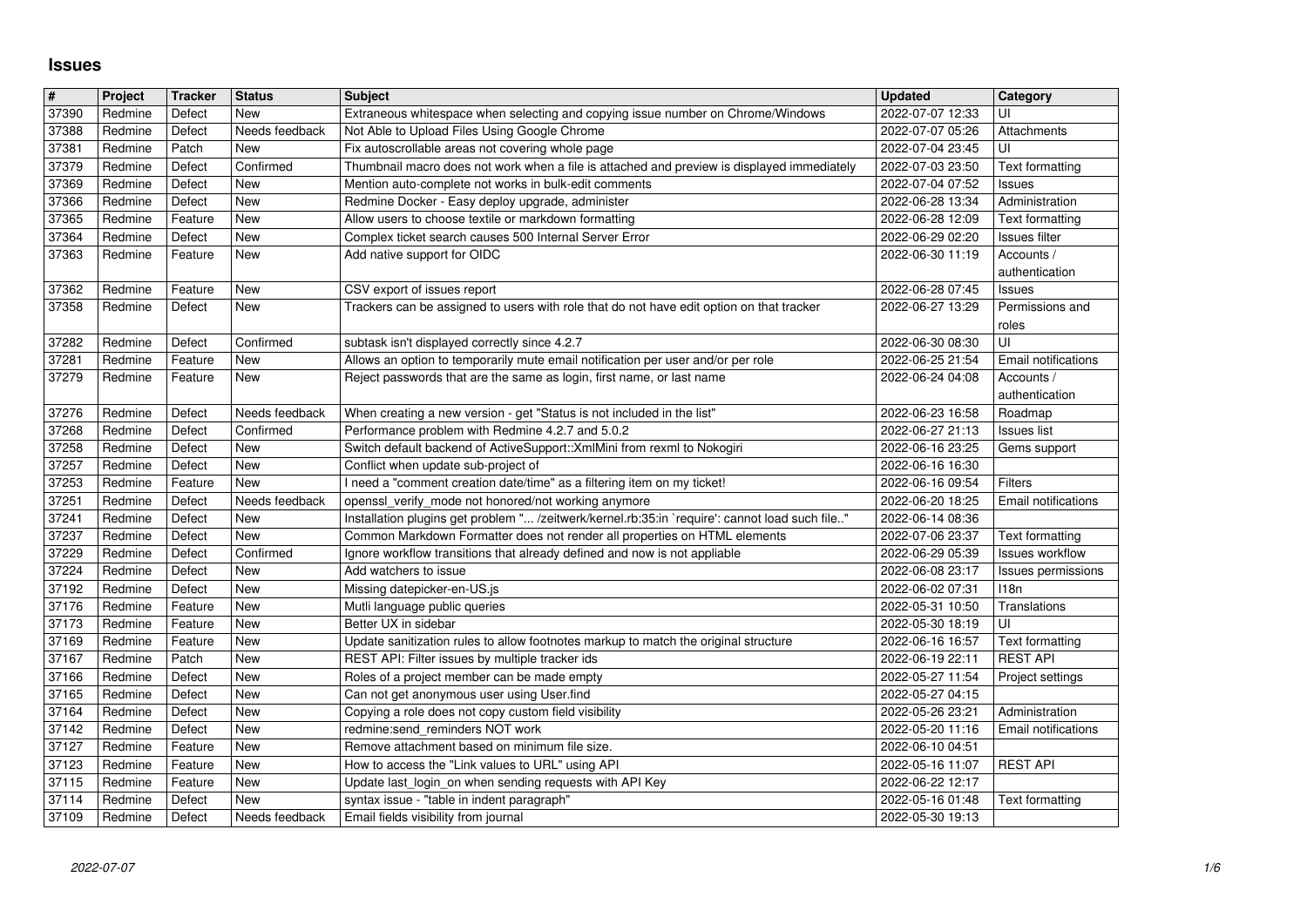| $\sqrt{\frac{4}{15}}$ | Project            | <b>Tracker</b>     | <b>Status</b>     | <b>Subject</b>                                                                                                                                        | <b>Updated</b>                       | Category                           |
|-----------------------|--------------------|--------------------|-------------------|-------------------------------------------------------------------------------------------------------------------------------------------------------|--------------------------------------|------------------------------------|
| 37108                 | Redmine            | Feature            | <b>New</b>        | Support all variation of same character in persian/arabic scripts                                                                                     | 2022-05-11 14:44                     |                                    |
| 37104<br>37102        | Redmine<br>Redmine | Defect<br>Defect   | New<br>Confirmed  | convert emails into tickets with different projects<br>Cannot 'move' ticket from one parent to another when the Parent tickets are related as Follows | 2022-05-11 14:05<br>2022-05-12 14:32 | Email receiving<br>Issues planning |
|                       |                    |                    |                   | and Precedes                                                                                                                                          |                                      |                                    |
| 37099                 | Redmine            | Feature            | New               | Add regexps to parse more SCM messages                                                                                                                | 2022-07-04 16:46                     | <b>SCM</b>                         |
| 37077                 | Redmine            | Feature            | New               | "Unifying" core/custom field logic                                                                                                                    | 2022-05-06 00:14                     | Custom fields                      |
| 37072                 | Redmine            | Defect             | New               | button_save_object should not downcase label_query                                                                                                    | 2022-05-05 05:22                     | 118n                               |
| 37063<br>37062        | Redmine<br>Redmine | Defect<br>Feature  | Confirmed<br>New  | Code highlight adds trailing space after quotes<br>Possibility to move custom fields before the built-in fields                                       | 2022-05-12 07:46<br>2022-04-30 10:33 | Text formatting<br>UI              |
| 37048                 | Redmine            | Defect             | <b>New</b>        | generate redmine_plugin is broken for Redmine 5                                                                                                       | 2022-05-24 10:41                     |                                    |
| 37038                 | Redmine            | Defect             | New               | Email notifications error                                                                                                                             | 2022-04-26 22:33                     | Email notifications                |
| 37008                 | Redmine            | Defect             | New               | Custom query                                                                                                                                          | 2022-04-22 14:49                     | Search engine                      |
| 37007<br>37005        | Redmine<br>Redmine | Defect<br>Feature  | New<br>New        | Switching project in "New Issue" shows wrong fields and uses disallowed default tracker<br>Filter the issue whose status changed to open last week    | 2022-07-06 10:38<br>2022-04-22 12:07 | Issues permissions<br>Filters      |
| 37000                 | Redmine            | Defect             | New               | Repositories are not displaying properly at 125% in Safari 15.4                                                                                       | 2022-07-04 23:45                     | UI                                 |
| 36996                 | Redmine            | Defect             | Needs feedback    | a choice is missing from the list for "notification by email"                                                                                         | 2022-04-25 11:28                     | Administration                     |
| 36969                 | Redmine            | Defect             | New               | EmailAddress regex matches invalid email addresses                                                                                                    | 2022-05-05 09:08                     | Accounts /                         |
| 36967                 | Redmine            | Defect             | <b>New</b>        | issue#create difference error patterns between project_id inside and outside with none member                                                         | 2022-04-18 09:56                     | authentication<br>Issues           |
|                       |                    |                    |                   | condition                                                                                                                                             |                                      |                                    |
| 36933                 | Redmine            | Feature            | <b>New</b>        | Halt Redmine boot entirely instead of showing a warning in admin/info when there are pending                                                          | 2022-04-11 09:11                     | Administration                     |
|                       |                    |                    |                   | migrations                                                                                                                                            |                                      |                                    |
| 36931<br>36901        | Redmine<br>Redmine | Feature<br>Defect  | New<br>Confirmed  | Option to search active projects only<br>Jump to project is misaligned in Safari 15.4                                                                 | 2022-04-11 04:05<br>2022-07-04 23:45 | Search engine<br>UI                |
| 36897                 | Redmine            | Patch              | New               | Wrong formatting of date in Time Entries                                                                                                              | 2022-06-14 11:33                     | Time tracking                      |
| 36875                 | Redmine            | Feature            | New               | Run garbage collection by clicking on the admin site                                                                                                  | 2022-04-03 07:44                     | Administration                     |
| 36864                 | Redmine            | Defect             | New               | Email can't be dragged into Redmine 4.2.3                                                                                                             | 2022-03-31 06:00                     | Issues                             |
| 36854                 | Redmine            | Feature            | New               | Include workflow creation in REST API                                                                                                                 | 2022-03-29 10:14                     | <b>REST API</b>                    |
| 36852<br>36848        | Redmine<br>Redmine | Feature<br>Feature | New<br><b>New</b> | Load and use bash/system ENV variables in config YML files<br>API allow display "watchers" when listing several issues                                | 2022-04-12 18:16<br>2022-03-28 10:53 | <b>REST API</b>                    |
| 36844                 | Redmine            | Patch              | New               | Cleanup orphaned query and role ids from habtm join table queries_roles                                                                               | 2022-03-27 23:20                     |                                    |
| 36840                 | Redmine            | Feature            | New               | Migrate Wiki needs an update.                                                                                                                         | 2022-03-25 21:01                     | Wiki                               |
| 36827                 | Redmine            | Patch              | Needs feedback    | User Department Required in CSV export                                                                                                                | 2022-07-04 15:33                     | <b>Issues</b>                      |
| 36807                 | Redmine            | Patch              | New               | Remove CommonMark experimental flag and mark as deprecated the RedCarpet Markdown                                                                     | 2022-06-25 19:52                     | Text formatting                    |
| 36806<br>36801        | Redmine<br>Redmine | Patch<br>Defect    | New<br>New        | Remove rss_* deprecated methods<br>Rails Autoload Paths contain plugin libs twice                                                                     | 2022-03-19 11:36<br>2022-03-18 22:25 | Plugin API                         |
| 36794                 | Redmine            | Defect             | New               | Issue copying ignores workflow rules                                                                                                                  | 2022-03-17 16:46                     |                                    |
| 36785                 | Redmine            | Feature            | New               | Extension rest api                                                                                                                                    | 2022-03-17 13:10                     | <b>REST API</b>                    |
| 36772                 | Redmine            | Defect             | Needs feedback    | Private notes are visible for users when the option isn't activated                                                                                   | 2022-04-26 13:14                     | Permissions and                    |
| 36742                 | Redmine            | Patch              | <b>New</b>        | Scroll to top button                                                                                                                                  | 2022-07-04 15:28                     | roles                              |
| 36739                 | Redmine            | Feature            | New               | Copy issue without notification on old issue                                                                                                          | 2022-03-09 02:23                     | <b>Issues</b>                      |
| 36735                 | Redmine            | Defect             | New               | Realitons error                                                                                                                                       | 2022-03-07 12:00                     | <b>Issues</b>                      |
|                       | 2022-07-07         |                    |                   |                                                                                                                                                       |                                      |                                    |
|                       |                    |                    |                   |                                                                                                                                                       |                                      |                                    |
|                       |                    |                    |                   |                                                                                                                                                       |                                      |                                    |
|                       |                    |                    |                   |                                                                                                                                                       |                                      |                                    |
|                       |                    |                    |                   |                                                                                                                                                       |                                      |                                    |
|                       |                    |                    |                   |                                                                                                                                                       |                                      |                                    |
|                       |                    |                    |                   |                                                                                                                                                       |                                      |                                    |
|                       |                    |                    |                   |                                                                                                                                                       |                                      |                                    |
|                       |                    |                    |                   |                                                                                                                                                       |                                      |                                    |
|                       |                    |                    |                   |                                                                                                                                                       |                                      |                                    |
|                       |                    |                    |                   |                                                                                                                                                       |                                      |                                    |
|                       |                    |                    |                   |                                                                                                                                                       |                                      |                                    |
|                       |                    |                    |                   |                                                                                                                                                       |                                      |                                    |
|                       |                    |                    |                   |                                                                                                                                                       |                                      |                                    |
|                       |                    |                    |                   |                                                                                                                                                       |                                      |                                    |
|                       |                    |                    |                   |                                                                                                                                                       |                                      |                                    |
|                       |                    |                    |                   |                                                                                                                                                       |                                      |                                    |
|                       |                    |                    |                   |                                                                                                                                                       |                                      |                                    |
|                       |                    |                    |                   |                                                                                                                                                       |                                      |                                    |
|                       |                    |                    |                   |                                                                                                                                                       |                                      |                                    |
|                       |                    |                    |                   |                                                                                                                                                       |                                      |                                    |
|                       |                    |                    |                   |                                                                                                                                                       |                                      |                                    |
|                       |                    |                    |                   |                                                                                                                                                       |                                      |                                    |
|                       |                    |                    |                   |                                                                                                                                                       |                                      |                                    |
|                       |                    |                    |                   |                                                                                                                                                       |                                      |                                    |
|                       |                    |                    |                   |                                                                                                                                                       |                                      |                                    |
|                       |                    |                    |                   |                                                                                                                                                       |                                      |                                    |
|                       |                    |                    |                   |                                                                                                                                                       |                                      |                                    |
|                       |                    |                    |                   |                                                                                                                                                       |                                      |                                    |
|                       |                    |                    |                   |                                                                                                                                                       |                                      |                                    |
|                       |                    |                    |                   |                                                                                                                                                       |                                      |                                    |
|                       |                    |                    |                   |                                                                                                                                                       |                                      |                                    |
|                       |                    |                    |                   |                                                                                                                                                       |                                      |                                    |
|                       |                    |                    |                   |                                                                                                                                                       |                                      |                                    |
|                       |                    |                    |                   |                                                                                                                                                       |                                      |                                    |
|                       |                    |                    |                   |                                                                                                                                                       |                                      |                                    |
|                       |                    |                    |                   |                                                                                                                                                       |                                      |                                    |
|                       |                    |                    |                   |                                                                                                                                                       |                                      |                                    |
|                       |                    |                    |                   |                                                                                                                                                       |                                      |                                    |
|                       |                    |                    |                   |                                                                                                                                                       |                                      |                                    |
|                       |                    |                    |                   |                                                                                                                                                       |                                      |                                    |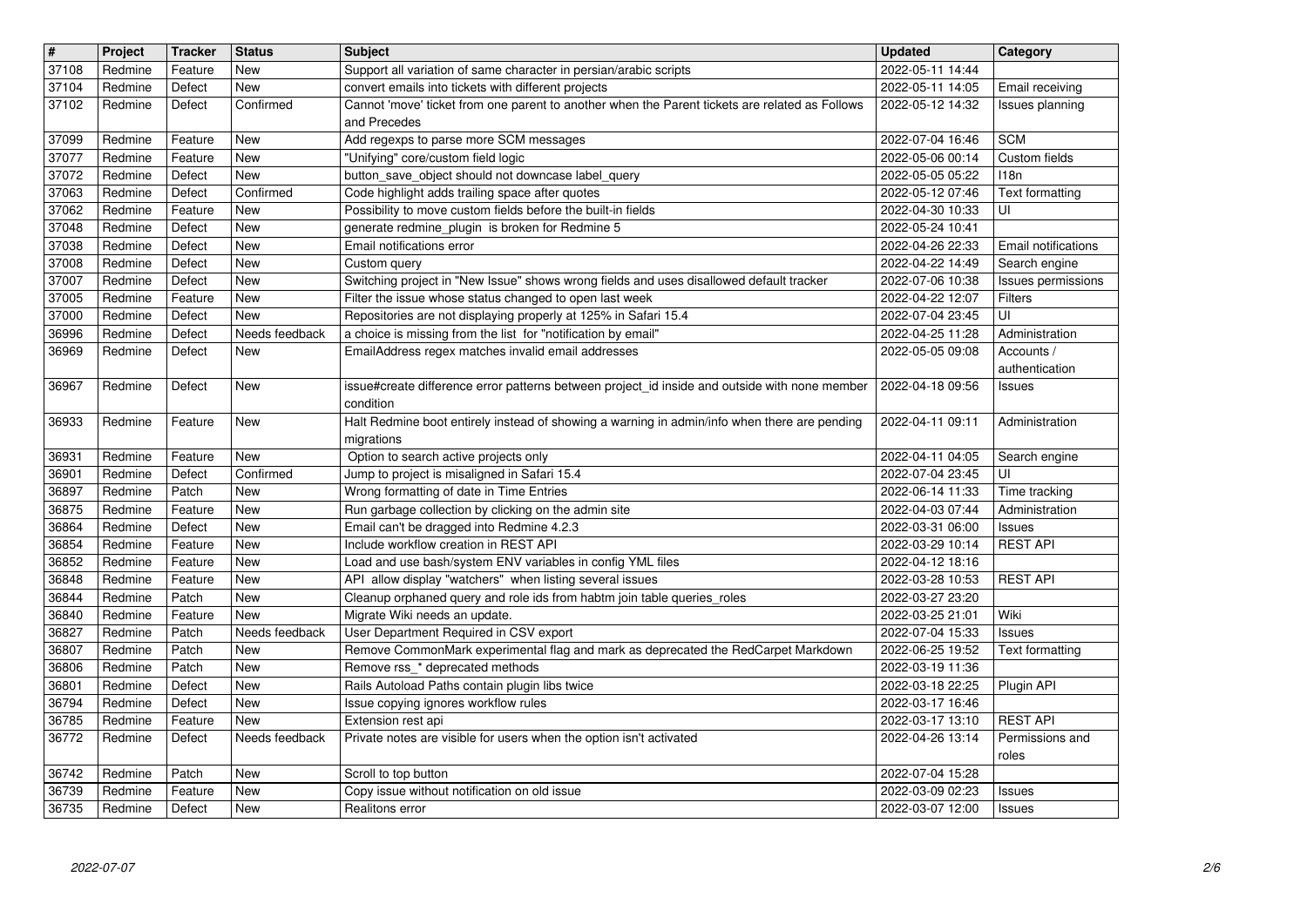| Project | <b>Tracker</b>                                                                                                                                                                                                                         | <b>Status</b>                                                                                                                                                                                                | <b>Subject</b>                                                                                                                                 | <b>Updated</b>                                                                                                                                                                                                                                                                                                                                                                                                                                                                                                                                                                                                                                                                                                                                                                                                                                                                                                                                                                                                                                                                                                                                                                                                                                                                                                                                                                                                                                                                        | Category                                                                                                                                                                                                                                                                                                                                                                                                                         |
|---------|----------------------------------------------------------------------------------------------------------------------------------------------------------------------------------------------------------------------------------------|--------------------------------------------------------------------------------------------------------------------------------------------------------------------------------------------------------------|------------------------------------------------------------------------------------------------------------------------------------------------|---------------------------------------------------------------------------------------------------------------------------------------------------------------------------------------------------------------------------------------------------------------------------------------------------------------------------------------------------------------------------------------------------------------------------------------------------------------------------------------------------------------------------------------------------------------------------------------------------------------------------------------------------------------------------------------------------------------------------------------------------------------------------------------------------------------------------------------------------------------------------------------------------------------------------------------------------------------------------------------------------------------------------------------------------------------------------------------------------------------------------------------------------------------------------------------------------------------------------------------------------------------------------------------------------------------------------------------------------------------------------------------------------------------------------------------------------------------------------------------|----------------------------------------------------------------------------------------------------------------------------------------------------------------------------------------------------------------------------------------------------------------------------------------------------------------------------------------------------------------------------------------------------------------------------------|
|         |                                                                                                                                                                                                                                        |                                                                                                                                                                                                              |                                                                                                                                                |                                                                                                                                                                                                                                                                                                                                                                                                                                                                                                                                                                                                                                                                                                                                                                                                                                                                                                                                                                                                                                                                                                                                                                                                                                                                                                                                                                                                                                                                                       | Projects<br>Email receiving                                                                                                                                                                                                                                                                                                                                                                                                      |
| Redmine | Feature                                                                                                                                                                                                                                | New                                                                                                                                                                                                          | Inline autocomplete for versions                                                                                                               | 2022-02-25 09:06                                                                                                                                                                                                                                                                                                                                                                                                                                                                                                                                                                                                                                                                                                                                                                                                                                                                                                                                                                                                                                                                                                                                                                                                                                                                                                                                                                                                                                                                      |                                                                                                                                                                                                                                                                                                                                                                                                                                  |
| Redmine | Defect                                                                                                                                                                                                                                 | New                                                                                                                                                                                                          | redmine: email: receive_imap truncate body email                                                                                               | 2022-02-24 15:59                                                                                                                                                                                                                                                                                                                                                                                                                                                                                                                                                                                                                                                                                                                                                                                                                                                                                                                                                                                                                                                                                                                                                                                                                                                                                                                                                                                                                                                                      | Email receiving                                                                                                                                                                                                                                                                                                                                                                                                                  |
| Redmine | Feature                                                                                                                                                                                                                                | New                                                                                                                                                                                                          |                                                                                                                                                |                                                                                                                                                                                                                                                                                                                                                                                                                                                                                                                                                                                                                                                                                                                                                                                                                                                                                                                                                                                                                                                                                                                                                                                                                                                                                                                                                                                                                                                                                       | Administration<br>Roadmap                                                                                                                                                                                                                                                                                                                                                                                                        |
| Redmine | Feature                                                                                                                                                                                                                                | New                                                                                                                                                                                                          | Add "auth_source_id" to GET request for Endpoint /users.:format                                                                                | 2022-02-18 10:22                                                                                                                                                                                                                                                                                                                                                                                                                                                                                                                                                                                                                                                                                                                                                                                                                                                                                                                                                                                                                                                                                                                                                                                                                                                                                                                                                                                                                                                                      | <b>REST API</b>                                                                                                                                                                                                                                                                                                                                                                                                                  |
|         |                                                                                                                                                                                                                                        |                                                                                                                                                                                                              |                                                                                                                                                |                                                                                                                                                                                                                                                                                                                                                                                                                                                                                                                                                                                                                                                                                                                                                                                                                                                                                                                                                                                                                                                                                                                                                                                                                                                                                                                                                                                                                                                                                       | UI<br><b>Text formatting</b>                                                                                                                                                                                                                                                                                                                                                                                                     |
| Redmine | Defect                                                                                                                                                                                                                                 | New                                                                                                                                                                                                          | Navigate directly to My Page from SSO authentication avoiding redmine login                                                                    | 2022-02-07 12:19                                                                                                                                                                                                                                                                                                                                                                                                                                                                                                                                                                                                                                                                                                                                                                                                                                                                                                                                                                                                                                                                                                                                                                                                                                                                                                                                                                                                                                                                      | OpenID                                                                                                                                                                                                                                                                                                                                                                                                                           |
| Redmine | Defect                                                                                                                                                                                                                                 | New                                                                                                                                                                                                          | Clicking the "New repository" button causes a 404 error                                                                                        | 2022-03-13 08:54                                                                                                                                                                                                                                                                                                                                                                                                                                                                                                                                                                                                                                                                                                                                                                                                                                                                                                                                                                                                                                                                                                                                                                                                                                                                                                                                                                                                                                                                      | <b>SCM</b>                                                                                                                                                                                                                                                                                                                                                                                                                       |
|         |                                                                                                                                                                                                                                        | New                                                                                                                                                                                                          |                                                                                                                                                |                                                                                                                                                                                                                                                                                                                                                                                                                                                                                                                                                                                                                                                                                                                                                                                                                                                                                                                                                                                                                                                                                                                                                                                                                                                                                                                                                                                                                                                                                       | UI<br>Administration                                                                                                                                                                                                                                                                                                                                                                                                             |
| Redmine | Feature                                                                                                                                                                                                                                | New                                                                                                                                                                                                          | API json/xml responses based on Accept header                                                                                                  | 2022-01-30 14:33                                                                                                                                                                                                                                                                                                                                                                                                                                                                                                                                                                                                                                                                                                                                                                                                                                                                                                                                                                                                                                                                                                                                                                                                                                                                                                                                                                                                                                                                      | <b>REST API</b>                                                                                                                                                                                                                                                                                                                                                                                                                  |
|         |                                                                                                                                                                                                                                        |                                                                                                                                                                                                              |                                                                                                                                                |                                                                                                                                                                                                                                                                                                                                                                                                                                                                                                                                                                                                                                                                                                                                                                                                                                                                                                                                                                                                                                                                                                                                                                                                                                                                                                                                                                                                                                                                                       | <b>REST API</b><br>Issues                                                                                                                                                                                                                                                                                                                                                                                                        |
| Redmine | Feature                                                                                                                                                                                                                                | New                                                                                                                                                                                                          | Add language filter to redmine.org page                                                                                                        | 2022-01-25 21:30                                                                                                                                                                                                                                                                                                                                                                                                                                                                                                                                                                                                                                                                                                                                                                                                                                                                                                                                                                                                                                                                                                                                                                                                                                                                                                                                                                                                                                                                      | Website<br>(redmine.org)                                                                                                                                                                                                                                                                                                                                                                                                         |
| Redmine | Defect                                                                                                                                                                                                                                 | New                                                                                                                                                                                                          | Images with absolute Path / URL not exported to PDF                                                                                            | 2022-03-02 23:53                                                                                                                                                                                                                                                                                                                                                                                                                                                                                                                                                                                                                                                                                                                                                                                                                                                                                                                                                                                                                                                                                                                                                                                                                                                                                                                                                                                                                                                                      | PDF export                                                                                                                                                                                                                                                                                                                                                                                                                       |
| Redmine | Feature                                                                                                                                                                                                                                | New                                                                                                                                                                                                          | Show/hide private comments                                                                                                                     | 2022-01-19 10:43                                                                                                                                                                                                                                                                                                                                                                                                                                                                                                                                                                                                                                                                                                                                                                                                                                                                                                                                                                                                                                                                                                                                                                                                                                                                                                                                                                                                                                                                      | PDF export<br>Issues                                                                                                                                                                                                                                                                                                                                                                                                             |
| Redmine | Feature                                                                                                                                                                                                                                | New                                                                                                                                                                                                          | Option to group subtasks within task in issue list                                                                                             | 2022-01-19 01:18                                                                                                                                                                                                                                                                                                                                                                                                                                                                                                                                                                                                                                                                                                                                                                                                                                                                                                                                                                                                                                                                                                                                                                                                                                                                                                                                                                                                                                                                      | <b>Issues list</b>                                                                                                                                                                                                                                                                                                                                                                                                               |
|         |                                                                                                                                                                                                                                        |                                                                                                                                                                                                              |                                                                                                                                                |                                                                                                                                                                                                                                                                                                                                                                                                                                                                                                                                                                                                                                                                                                                                                                                                                                                                                                                                                                                                                                                                                                                                                                                                                                                                                                                                                                                                                                                                                       | Email receiving                                                                                                                                                                                                                                                                                                                                                                                                                  |
| Redmine | Feature                                                                                                                                                                                                                                | New                                                                                                                                                                                                          | How could I assign automatically project value to the linked demands?                                                                          | 2022-01-11 18:10                                                                                                                                                                                                                                                                                                                                                                                                                                                                                                                                                                                                                                                                                                                                                                                                                                                                                                                                                                                                                                                                                                                                                                                                                                                                                                                                                                                                                                                                      | Project settings                                                                                                                                                                                                                                                                                                                                                                                                                 |
| Redmine | Feature                                                                                                                                                                                                                                | New                                                                                                                                                                                                          |                                                                                                                                                | 2022-01-10 23:53                                                                                                                                                                                                                                                                                                                                                                                                                                                                                                                                                                                                                                                                                                                                                                                                                                                                                                                                                                                                                                                                                                                                                                                                                                                                                                                                                                                                                                                                      | <b>Issues workflow</b><br><b>Email notifications</b>                                                                                                                                                                                                                                                                                                                                                                             |
| Redmine | Patch                                                                                                                                                                                                                                  | Resolved                                                                                                                                                                                                     | Updating Hungarian translation                                                                                                                 | 2022-01-19 13:19                                                                                                                                                                                                                                                                                                                                                                                                                                                                                                                                                                                                                                                                                                                                                                                                                                                                                                                                                                                                                                                                                                                                                                                                                                                                                                                                                                                                                                                                      | Translations                                                                                                                                                                                                                                                                                                                                                                                                                     |
| Redmine | Feature                                                                                                                                                                                                                                | New                                                                                                                                                                                                          | accidentally delete a member in the project member settings                                                                                    | 2022-01-18 10:49                                                                                                                                                                                                                                                                                                                                                                                                                                                                                                                                                                                                                                                                                                                                                                                                                                                                                                                                                                                                                                                                                                                                                                                                                                                                                                                                                                                                                                                                      |                                                                                                                                                                                                                                                                                                                                                                                                                                  |
|         |                                                                                                                                                                                                                                        |                                                                                                                                                                                                              |                                                                                                                                                |                                                                                                                                                                                                                                                                                                                                                                                                                                                                                                                                                                                                                                                                                                                                                                                                                                                                                                                                                                                                                                                                                                                                                                                                                                                                                                                                                                                                                                                                                       | Security<br>Projects                                                                                                                                                                                                                                                                                                                                                                                                             |
| Redmine | Defect                                                                                                                                                                                                                                 | New                                                                                                                                                                                                          | show in assignable user when he/she is not member of that project                                                                              | 2021-12-30 13:11                                                                                                                                                                                                                                                                                                                                                                                                                                                                                                                                                                                                                                                                                                                                                                                                                                                                                                                                                                                                                                                                                                                                                                                                                                                                                                                                                                                                                                                                      | Issues                                                                                                                                                                                                                                                                                                                                                                                                                           |
| Redmine | Defect                                                                                                                                                                                                                                 | New                                                                                                                                                                                                          |                                                                                                                                                | 2021-12-29 10:00                                                                                                                                                                                                                                                                                                                                                                                                                                                                                                                                                                                                                                                                                                                                                                                                                                                                                                                                                                                                                                                                                                                                                                                                                                                                                                                                                                                                                                                                      | Hook requests                                                                                                                                                                                                                                                                                                                                                                                                                    |
| Redmine | Defect                                                                                                                                                                                                                                 | New                                                                                                                                                                                                          | Problem with adding peopel to existing tasks                                                                                                   | 2022-01-25 11:52                                                                                                                                                                                                                                                                                                                                                                                                                                                                                                                                                                                                                                                                                                                                                                                                                                                                                                                                                                                                                                                                                                                                                                                                                                                                                                                                                                                                                                                                      | Time tracking<br>Issues permissions                                                                                                                                                                                                                                                                                                                                                                                              |
| Redmine | Defect                                                                                                                                                                                                                                 | New                                                                                                                                                                                                          | Error when editing workflow with large number of statuses                                                                                      | 2021-12-19 15:50                                                                                                                                                                                                                                                                                                                                                                                                                                                                                                                                                                                                                                                                                                                                                                                                                                                                                                                                                                                                                                                                                                                                                                                                                                                                                                                                                                                                                                                                      | <b>Issues workflow</b>                                                                                                                                                                                                                                                                                                                                                                                                           |
|         |                                                                                                                                                                                                                                        |                                                                                                                                                                                                              |                                                                                                                                                |                                                                                                                                                                                                                                                                                                                                                                                                                                                                                                                                                                                                                                                                                                                                                                                                                                                                                                                                                                                                                                                                                                                                                                                                                                                                                                                                                                                                                                                                                       | Issues<br>Rails support                                                                                                                                                                                                                                                                                                                                                                                                          |
| Redmine | Feature                                                                                                                                                                                                                                | New                                                                                                                                                                                                          | Tracker based field ordering.                                                                                                                  | 2021-12-09 21:09                                                                                                                                                                                                                                                                                                                                                                                                                                                                                                                                                                                                                                                                                                                                                                                                                                                                                                                                                                                                                                                                                                                                                                                                                                                                                                                                                                                                                                                                      | Custom fields                                                                                                                                                                                                                                                                                                                                                                                                                    |
| Redmine | Defect                                                                                                                                                                                                                                 | New                                                                                                                                                                                                          | Issue done ratio is not updated after closing duplicate issue                                                                                  | 2021-12-22 13:35                                                                                                                                                                                                                                                                                                                                                                                                                                                                                                                                                                                                                                                                                                                                                                                                                                                                                                                                                                                                                                                                                                                                                                                                                                                                                                                                                                                                                                                                      | <b>Issues</b><br>Issues workflow                                                                                                                                                                                                                                                                                                                                                                                                 |
| Redmine | Defect                                                                                                                                                                                                                                 | New                                                                                                                                                                                                          |                                                                                                                                                | 2021-12-02 15:21                                                                                                                                                                                                                                                                                                                                                                                                                                                                                                                                                                                                                                                                                                                                                                                                                                                                                                                                                                                                                                                                                                                                                                                                                                                                                                                                                                                                                                                                      |                                                                                                                                                                                                                                                                                                                                                                                                                                  |
|         |                                                                                                                                                                                                                                        |                                                                                                                                                                                                              |                                                                                                                                                |                                                                                                                                                                                                                                                                                                                                                                                                                                                                                                                                                                                                                                                                                                                                                                                                                                                                                                                                                                                                                                                                                                                                                                                                                                                                                                                                                                                                                                                                                       |                                                                                                                                                                                                                                                                                                                                                                                                                                  |
|         |                                                                                                                                                                                                                                        |                                                                                                                                                                                                              |                                                                                                                                                |                                                                                                                                                                                                                                                                                                                                                                                                                                                                                                                                                                                                                                                                                                                                                                                                                                                                                                                                                                                                                                                                                                                                                                                                                                                                                                                                                                                                                                                                                       |                                                                                                                                                                                                                                                                                                                                                                                                                                  |
|         |                                                                                                                                                                                                                                        |                                                                                                                                                                                                              |                                                                                                                                                |                                                                                                                                                                                                                                                                                                                                                                                                                                                                                                                                                                                                                                                                                                                                                                                                                                                                                                                                                                                                                                                                                                                                                                                                                                                                                                                                                                                                                                                                                       |                                                                                                                                                                                                                                                                                                                                                                                                                                  |
|         | Redmine<br>Redmine<br>Redmine<br>Redmine<br>Redmine<br>Redmine<br>Redmine<br>Redmine<br>Redmine<br>Redmine<br>Redmine<br>Redmine<br>Redmine<br>Redmine<br>Redmine<br>Redmine<br>Redmine<br>Redmine<br>Redmine<br>Redmine<br>2022-07-07 | Defect<br>Feature<br>Feature<br>Defect<br>Feature<br>Defect<br>Feature<br>Defect<br>Feature<br>Defect<br>Defect<br>Patch<br>Defect<br>Feature<br>Feature<br>Feature<br>Feature<br>Feature<br>Defect<br>Patch | New<br><b>New</b><br>New<br>New<br>New<br>New<br>New<br>New<br>Confirmed<br>New<br>New<br>New<br>New<br>New<br>New<br>New<br>New<br>New<br>New | Projects page doesn't show project summary correctly if it contains a table<br>Various features for MailHandler<br>Add check in Redmine information page if default queue adapter is used in production<br>Export a version as changelog text<br>Usability: change "are you sure" texts.<br>Relax rouge version dependency in Gemfile<br>context-menu on task<br>Extend config.ru to support sub-uri ootb and cleanup all wiki pages<br>projects.xml API doens't include closed projects since redmine v4.1<br>Diferentiate between "comment" and "edit", Issues.<br>Infinite loop on PDF export if image included with attributes<br>Validation error message when no trackers are assigned to a project is confusing<br>Support nulls first/last option for sorting order of custom queries<br>Possibility to mark "Note" field as "Required" in "Workflow->Fields permissions" tab<br>Mailer.with_synched_deliveries is not thread-safe<br>Add sign in page caps lock indicator<br>Add Copy and Archive to the project context menu<br>centos8 00 redmine0000000000 webhook,000000000000000<br>Add possibility to add custom field of type key/value list to timelog reports<br>Issue Tab - View Issue and all its descendants<br>Migrate to Rails 7<br>Required field does not marked as required when user has multiple roles with different rules<br>Modifying the source code of the plugin does not reload it in trunk 21295<br>More flexible options for issue notifications | 2022-02-28 17:55<br>2022-02-26 23:12<br>2022-03-29 07:03<br>2022-02-22 00:28<br>2022-02-14 12:36<br>2022-02-09 19:31<br>2022-02-24 13:53<br>2022-02-10 06:40<br>2022-02-10 10:14<br>2022-01-27 14:00<br>2022-01-20 01:26<br>2022-01-18 08:11<br>2022-01-17 13:41<br>2022-01-06 17:12<br>2021-12-31 06:53<br>2022-01-07 09:01<br>2021-12-28 18:28<br>2021-12-20 18:55<br>2022-05-04 10:26<br>2021-12-13 10:46<br>2021-12-01 10:27 |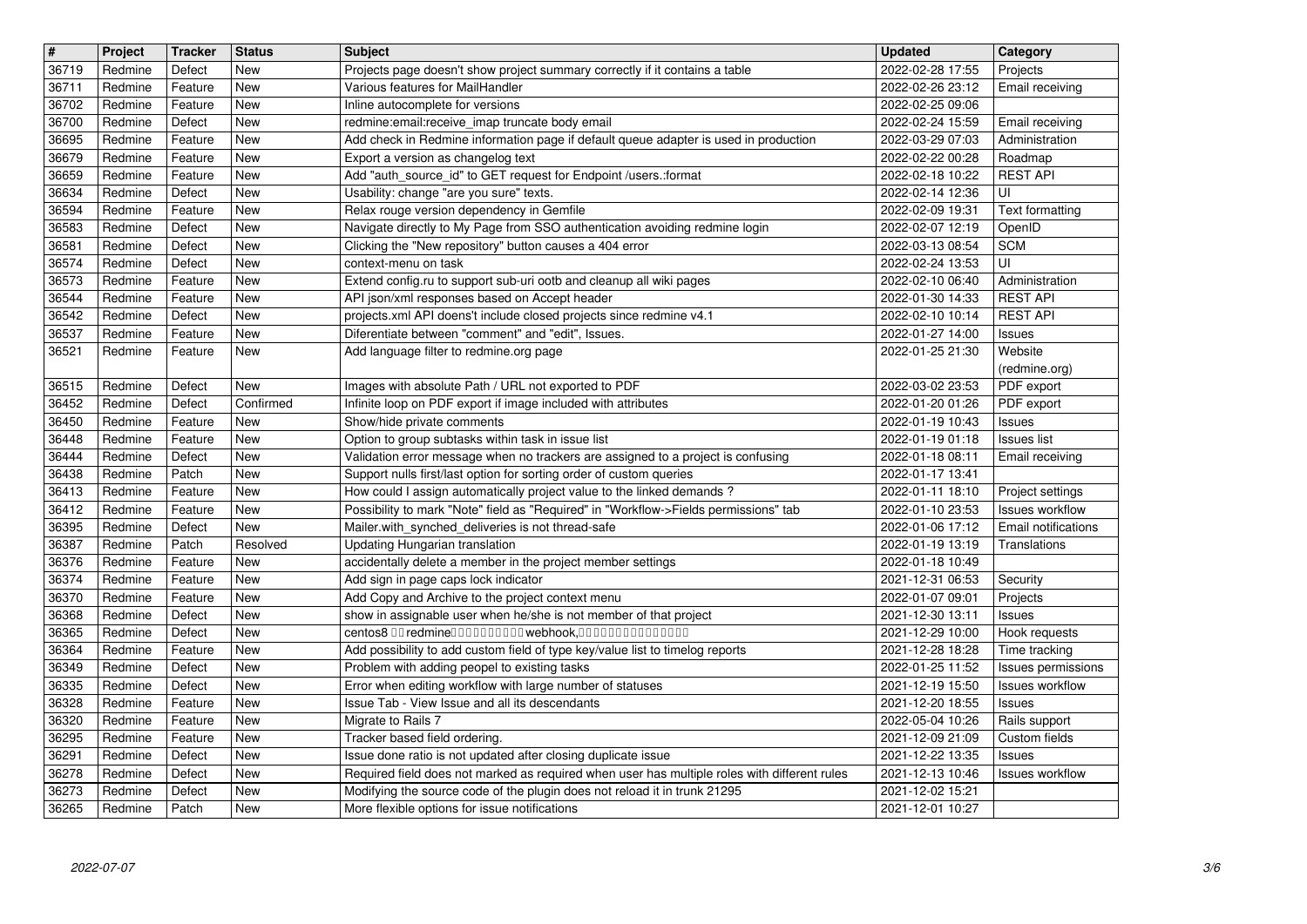| $\overline{\boldsymbol{H}}$ | Project            | <b>Tracker</b>     | <b>Status</b>         | <b>Subject</b>                                                                                                                                                    | <b>Updated</b>                       | Category                         |
|-----------------------------|--------------------|--------------------|-----------------------|-------------------------------------------------------------------------------------------------------------------------------------------------------------------|--------------------------------------|----------------------------------|
| 36260                       | Redmine            | Defect             | New                   | Gantt error                                                                                                                                                       | 2021-11-30 11:55                     |                                  |
| 36258<br>36256              | Redmine<br>Redmine | Patch<br>Feature   | New<br>New            | Support revision without any message<br>Redmine Calendar is not listing issues                                                                                    | 2022-07-03 04:44<br>2021-11-29 09:00 | <b>SCM</b><br>Calendar           |
| 36252                       | Redmine            | Feature            | New                   | Make the wiki multi-lingual                                                                                                                                       | 2021-11-26 11:18                     |                                  |
| 36245                       | Redmine            | Defect             | Resolved              | ActiveSupport::Reloader.to_prepare not working in trunk 21287                                                                                                     | 2022-01-06 16:54                     | Plugin API                       |
| 36229<br>36223              | Redmine<br>Redmine | Defect<br>Defect   | New<br>New            | API - Question/Problem<br>Import from csv problems                                                                                                                | 2021-11-23 23:44<br>2021-11-22 16:55 | Documentation<br>Importers       |
| 36204                       | Redmine            | Feature            | <b>New</b>            | Add links from roadmap and a specific version to files associated with a version                                                                                  | 2021-11-17 16:51                     | Roadmap                          |
| 36197                       | Redmine            | Feature            | New                   | Make the default behavior of copying attachments configurable when copying an issue                                                                               | 2022-02-07 10:55                     | Issues                           |
| 36183<br>36182              | Redmine            | Feature            | New                   | Dynamic decimal separator, according to country setting                                                                                                           | 2021-11-11 11:37<br>2022-06-30 06:27 |                                  |
| 36181                       | Redmine<br>Redmine | Patch<br>Defect    | New<br>New            | Show notifications for all Redmine users<br>Time tracking enumeration Activities are duplicated and counted separately in reports                                 | 2021-11-10 22:24                     | Administration<br>Time tracking  |
| 36177                       | Redmine            | Defect             | <b>New</b>            | Remove spaces at the end of custom-fields names                                                                                                                   | 2021-11-09 14:11                     | Custom fields                    |
| 36176<br>36162              | Redmine<br>Redmine | Feature<br>Feature | New<br>New            | Create automatic subtasks<br>Add notification reason to the email instead of the default static email footer                                                      | 2021-11-09 12:35<br>2022-04-26 15:20 | Email notifications              |
| 36150                       | Redmine            | Defect             | New                   | imap mail fetch validation failed: due date is blank                                                                                                              | 2021-11-06 19:36                     | Email receiving                  |
| 36138<br>36136              | Redmine<br>Redmine | Feature            | New<br>New            | 000000000<br>redmine_cost_admin plugin                                                                                                                            | 2021-11-17 07:28<br>2021-11-24 00:37 | Issues                           |
| 36135                       | Redmine            | Feature<br>Patch   | New                   | Setting partially independent start-date, end-date, priority and done ratio in parent tickets when<br>subtasking                                                  | 2021-11-03 17:06                     | Time tracking<br>Issues          |
| 36126<br>36059              | Redmine<br>Redmine | Defect<br>Defect   | Needs feedback<br>New | Attachments REST API includes internal port<br>Fulltext search in timelog comments                                                                                | 2021-11-09 16:09<br>2022-03-13 06:44 | <b>REST API</b><br>Search engine |
| 36056                       | Redmine            | Feature            | New                   | Update password hash function                                                                                                                                     | 2021-10-27 11:09                     |                                  |
| 36042                       | Redmine            | Defect             | New                   | Filtering issues by multiple projects in REST API returns a 404                                                                                                   | 2021-10-25 22:48                     | <b>REST API</b>                  |
| 36032<br>36031              | Redmine<br>Redmine | Feature<br>Defect  | New<br>New            | Auto-complete in Project list form<br>REST API show wiki page in html format contains wrong links to another wiki project                                         | 2021-10-22 14:15<br>2021-10-22 11:08 | Filters<br><b>REST API</b>       |
| 36025                       | Redmine            | Feature            | New                   | Drag and drop upload files to issue via issue list screen                                                                                                         | 2021-10-21 09:01                     | Files                            |
| 36023<br>36016              | Redmine<br>Redmine | Defect<br>Defect   | New<br>Needs feedback | Export project news to pdf (images in description are not showing in exported pdf file)<br>Internal error An error occurred on the page you were trying to access | 2021-10-21 07:49<br>2021-10-20 07:04 | <b>News</b><br>Projects          |
| 36004                       | Redmine            | Defect             | New                   | file sestem reposatory dont list the arabic files                                                                                                                 | 2021-10-20 12:46                     | <b>SCM</b>                       |
| 36002                       | Redmine            | Feature            | New                   | Add search capabilities in a list custom-field to improve the user expirience                                                                                     | 2021-10-18 10:29                     | UI                               |
| 35991<br>35990              | Redmine<br>Redmine | Feature<br>Feature | Reopened<br>New       | Parent ticket history plugin<br>Sitewide news plugin                                                                                                              | 2022-06-27 12:11<br>2021-10-15 03:37 | Issues<br>News                   |
| 35988                       | Redmine            | Feature            | New                   | Spread sheet import plugin                                                                                                                                        | 2021-11-10 06:54                     | Importers                        |
| 35965                       | Redmine            | Defect             | New                   | REST group api does not work when user is already member of group                                                                                                 | 2021-10-08 11:33                     | <b>REST API</b>                  |
| 35963<br>35946              | Redmine<br>Redmine | Defect<br>Patch    | New<br>New            | Redmine: Associated revisions not updating automatically<br>Mark project categories as "inactive"                                                                 | 2021-10-07 17:12<br>2021-10-01 11:29 | Issues<br>Project settings       |
| 35938                       | Redmine            | Feature            | New                   | custom relationship and tracker filter                                                                                                                            | 2021-09-30 14:30                     | <b>Issues</b>                    |
| 35927                       | Redmine            | Defect             | Confirmed             | Slow loading of /time_entries/new                                                                                                                                 | 2021-10-03 07:41                     | Time tracking                    |
| 35920<br>35919              | Redmine<br>Redmine | Feature<br>Patch   | New<br>New            | Display caption of "Group by column" on the grouped issues list<br>Illumination of overdue closed issues                                                          | 2022-04-12 08:03<br>2021-09-24 21:26 | Issues planning                  |
| 35917                       | Redmine            | Defect             | New                   | Bringing redmine projects back from a restored hard drive                                                                                                         | 2021-09-24 14:31                     | <b>Files</b>                     |
| 35916                       | Redmine            | Defect             | New                   | Time-Entries CSV export is broken                                                                                                                                 | 2021-10-18 09:40                     | Time tracking                    |
|                             |                    |                    |                       |                                                                                                                                                                   |                                      |                                  |
|                             |                    |                    |                       |                                                                                                                                                                   |                                      |                                  |
|                             |                    |                    |                       |                                                                                                                                                                   |                                      |                                  |
|                             |                    |                    |                       |                                                                                                                                                                   |                                      |                                  |
|                             |                    |                    |                       |                                                                                                                                                                   |                                      |                                  |
|                             |                    |                    |                       |                                                                                                                                                                   |                                      |                                  |
|                             |                    |                    |                       |                                                                                                                                                                   |                                      |                                  |
|                             |                    |                    |                       |                                                                                                                                                                   |                                      |                                  |
|                             |                    |                    |                       |                                                                                                                                                                   |                                      |                                  |
|                             |                    |                    |                       |                                                                                                                                                                   |                                      |                                  |
|                             |                    |                    |                       |                                                                                                                                                                   |                                      |                                  |
|                             |                    |                    |                       |                                                                                                                                                                   |                                      |                                  |
|                             |                    |                    |                       |                                                                                                                                                                   |                                      |                                  |
|                             |                    |                    |                       |                                                                                                                                                                   |                                      |                                  |
|                             |                    |                    |                       |                                                                                                                                                                   |                                      |                                  |
|                             |                    |                    |                       |                                                                                                                                                                   |                                      |                                  |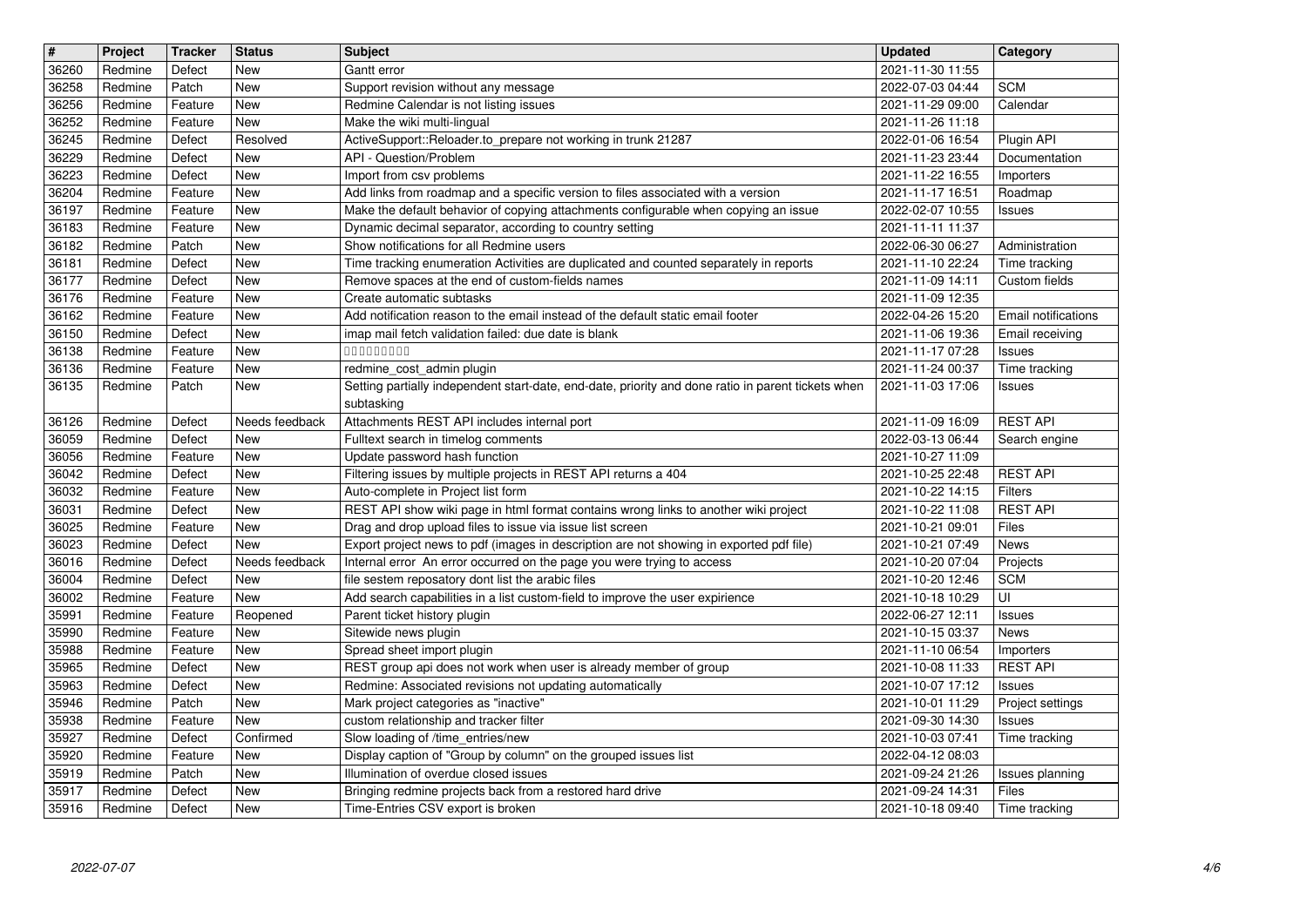| $\overline{\boldsymbol{H}}$ | Project            | <b>Tracker</b>     | <b>Status</b>           | <b>Subject</b>                                                                                                                                                                 | <b>Updated</b>                       | Category                            |
|-----------------------------|--------------------|--------------------|-------------------------|--------------------------------------------------------------------------------------------------------------------------------------------------------------------------------|--------------------------------------|-------------------------------------|
| 35906                       | Redmine            | Feature            | New                     | Project Activity Log                                                                                                                                                           | 2021-09-22 19:04                     | Projects                            |
| 35890                       | Redmine            | Feature            | New                     | Equalize content order for diff views                                                                                                                                          | 2021-09-18 13:54                     | UI                                  |
| 35889<br>35885              | Redmine<br>Redmine | Feature<br>Defect  | New<br><b>New</b>       | Textile and Markdown attachment rendering should support third-party formatters<br>the change of routing raw files from repositories not included in the upgrade proces/manual | 2021-09-22 01:27<br>2021-09-24 17:32 | Attachments                         |
| 35880                       | Redmine            | Feature            | Needs feedback          | <b>ADFS Integrations</b>                                                                                                                                                       | 2021-09-21 14:46                     | Accounts /                          |
|                             |                    |                    |                         |                                                                                                                                                                                |                                      | authentication                      |
| 35872                       | Redmine            | Defect             | New                     | Attendee listbox ordering problem solution                                                                                                                                     | 2021-09-14 22:29                     | <b>Issues</b>                       |
| 35861<br>35860              | Redmine<br>Redmine | Feature<br>Defect  | New<br>New              | Add hook to import issue fields mapping view<br>Unable to see Custom Fields after migration                                                                                    | 2021-09-09 11:46<br>2021-09-15 15:51 | Hook requests<br>Custom fields      |
| 35859                       | Redmine            | Feature            | New                     | Azure AD Login                                                                                                                                                                 | 2021-09-08 16:44                     | Accounts /                          |
|                             |                    |                    |                         |                                                                                                                                                                                |                                      | authentication                      |
| 35843                       | Redmine            | Feature            | Needs feedback          | Rest Api: filter by issue category                                                                                                                                             | 2021-09-07 18:40                     | <b>REST API</b>                     |
| 35839<br>35826              | Redmine<br>Redmine | Feature<br>Defect  | <b>New</b><br>New       | API: Unable to distinguish between user and group, for the assigned_to field<br>a long time subversion diff blocked all other requests                                         | 2021-09-06 19:16<br>2021-08-30 09:11 | <b>REST API</b><br><b>SCM</b>       |
| 35816                       | Redmine            | Patch              | <b>New</b>              | Patch to add Postgis adapter support                                                                                                                                           | 2021-09-01 22:41                     | Database                            |
| 35802                       | Redmine            | Defect             | Needs feedback          | Redmine profile language form lists non-localized languages as English                                                                                                         | 2021-08-24 23:17                     |                                     |
| 35799                       | Redmine            | Feature            | New                     | Add a link to (with count of) targeted but not-estimated issues to versions show view                                                                                          | 2021-08-22 13:42                     | Issues planning                     |
| 35798<br>35797              | Redmine<br>Redmine | Feature<br>Feature | <b>New</b><br>New       | Add Total estimated/spent time issue query filters<br>Don't show issues without spent time on the issues list with 0.00/0:00 spent time values                                 | 2021-08-22 09:11<br>2021-09-05 22:53 | Issues filter<br><b>Issues list</b> |
| 35796                       | Redmine            | Feature            | New                     | Allow subject and priority issue attributes (i.e. tracker fields) to be disablable                                                                                             | 2021-08-22 07:22                     | <b>Issues</b>                       |
| 35794                       | Redmine            | Defect             | New                     | ProjectQuery doesn't obey multiple sort orders                                                                                                                                 | 2021-08-22 04:06                     | Projects                            |
| 35774                       | Redmine            | Feature            | New                     | Deprecate and Remove Version#effective_date compatibility layer in favor of Version#due_date                                                                                   | 2021-08-17 12:17                     | Code                                |
| 35772                       | Redmine            | Patch              | <b>New</b>              | Change the background color of tables written in Wiki notation                                                                                                                 | 2021-08-18 07:32                     | cleanup/refactoring<br>UI           |
| 35771                       | Redmine            | Feature            | New                     | Document 'Repositories Management API' and 'Revisions Add/Delete Related Issues API'                                                                                           | 2021-08-17 05:17                     | Documentation                       |
| 35769                       | Redmine            | Patch              | <b>New</b>              | Add a Revision (Changeset) API end-point with support for inclusion of associated issues                                                                                       | 2021-08-17 12:20                     | <b>REST API</b>                     |
| 35762                       | Redmine            | Feature            | <b>New</b>              | Add an optional, explicit Project#start_date and Project#due_date to projects                                                                                                  | 2021-08-14 12:01                     | Projects                            |
| 35761<br>35760              | Redmine<br>Redmine | Feature<br>Feature | New<br>New              | Display Project#start_date and Project#due_date on project show view<br>Add a fallback-mechanism to Version#due_date similar to Version#start_date                             | 2021-08-14 12:01<br>2021-08-14 11:52 | Projects<br>Roadmap                 |
| 35750                       | Redmine            | Feature            | New                     | Export "version" information with custom fields                                                                                                                                | 2021-08-12 18:10                     | Custom fields                       |
| 35749                       | Redmine            | Feature            | New                     | Call                                                                                                                                                                           | 2021-08-12 09:42                     |                                     |
|                             |                    |                    |                         | Redmine::Hook.call_hook(:model_changeset_scan_commit_for_issue_ids_pre_issue_update)                                                                                           |                                      |                                     |
| 35747                       | Redmine            | Feature            | <b>New</b>              | not only in case of a fixed issue with 'fixes' keyword<br>Allow style attribute for HTML elements in CommonMark formatter                                                      | 2021-08-12 09:13                     | Text formatting                     |
| 35734                       | Redmine            | Defect             | New                     | Comments are not shown correctly in Outlookmails when using nummeration where                                                                                                  | 2021-08-11 13:25                     | Issues                              |
|                             |                    |                    |                         | PRE-Blocks are included                                                                                                                                                        |                                      |                                     |
| 35732                       | Redmine            | Defect             | New                     | Clean up and reorder Redmine Wiki                                                                                                                                              | 2021-12-16 09:47                     |                                     |
| 35726<br>35685              | Redmine<br>Redmine | Defect<br>Feature  | Confirmed<br><b>New</b> | Time Formatting does not apply to CSV exports<br>Support for MySQL > 5.7 or MariaDB                                                                                            | 2022-01-19 22:45<br>2022-06-10 12:46 | Time tracking<br>Database           |
| 35680                       | Redmine            | Defect             | New                     | Error while using local hashes gitlab-repository                                                                                                                               | 2021-08-04 09:40                     | <b>SCM</b>                          |
| 35679                       | Redmine            | Feature            | New                     | Ignore text email parts only stating that the email should be viewed as HTML                                                                                                   | 2021-08-03 22:14                     | Email receiving                     |
| 35676<br>35674              | Redmine<br>Redmine | Feature<br>Patch   | New<br>New              | Optimize performance of syntax highlighting implementation<br>Several improvements (with fixes of inconsistencies) for the issues show view                                    | 2021-08-03 12:11<br>2021-08-22 05:17 | Performance<br>UI                   |
|                             |                    |                    |                         |                                                                                                                                                                                |                                      |                                     |
|                             |                    |                    |                         |                                                                                                                                                                                |                                      |                                     |
|                             |                    |                    |                         |                                                                                                                                                                                |                                      |                                     |
|                             |                    |                    |                         |                                                                                                                                                                                |                                      |                                     |
|                             |                    |                    |                         |                                                                                                                                                                                |                                      |                                     |
|                             |                    |                    |                         |                                                                                                                                                                                |                                      |                                     |
|                             |                    |                    |                         |                                                                                                                                                                                |                                      |                                     |
|                             |                    |                    |                         |                                                                                                                                                                                |                                      |                                     |
|                             |                    |                    |                         |                                                                                                                                                                                |                                      |                                     |
|                             |                    |                    |                         |                                                                                                                                                                                |                                      |                                     |
|                             |                    |                    |                         |                                                                                                                                                                                |                                      |                                     |
|                             |                    |                    |                         |                                                                                                                                                                                |                                      |                                     |
|                             |                    |                    |                         |                                                                                                                                                                                |                                      |                                     |
|                             |                    |                    |                         |                                                                                                                                                                                |                                      |                                     |
|                             |                    |                    |                         |                                                                                                                                                                                |                                      |                                     |
|                             |                    |                    |                         |                                                                                                                                                                                |                                      |                                     |
|                             |                    |                    |                         |                                                                                                                                                                                |                                      |                                     |
|                             |                    |                    |                         |                                                                                                                                                                                |                                      |                                     |
|                             |                    |                    |                         |                                                                                                                                                                                |                                      |                                     |
|                             |                    |                    |                         |                                                                                                                                                                                |                                      |                                     |
|                             |                    |                    |                         |                                                                                                                                                                                |                                      |                                     |
|                             |                    |                    |                         |                                                                                                                                                                                |                                      |                                     |
|                             |                    |                    |                         |                                                                                                                                                                                |                                      |                                     |
|                             |                    |                    |                         |                                                                                                                                                                                |                                      |                                     |
|                             |                    |                    |                         |                                                                                                                                                                                |                                      |                                     |